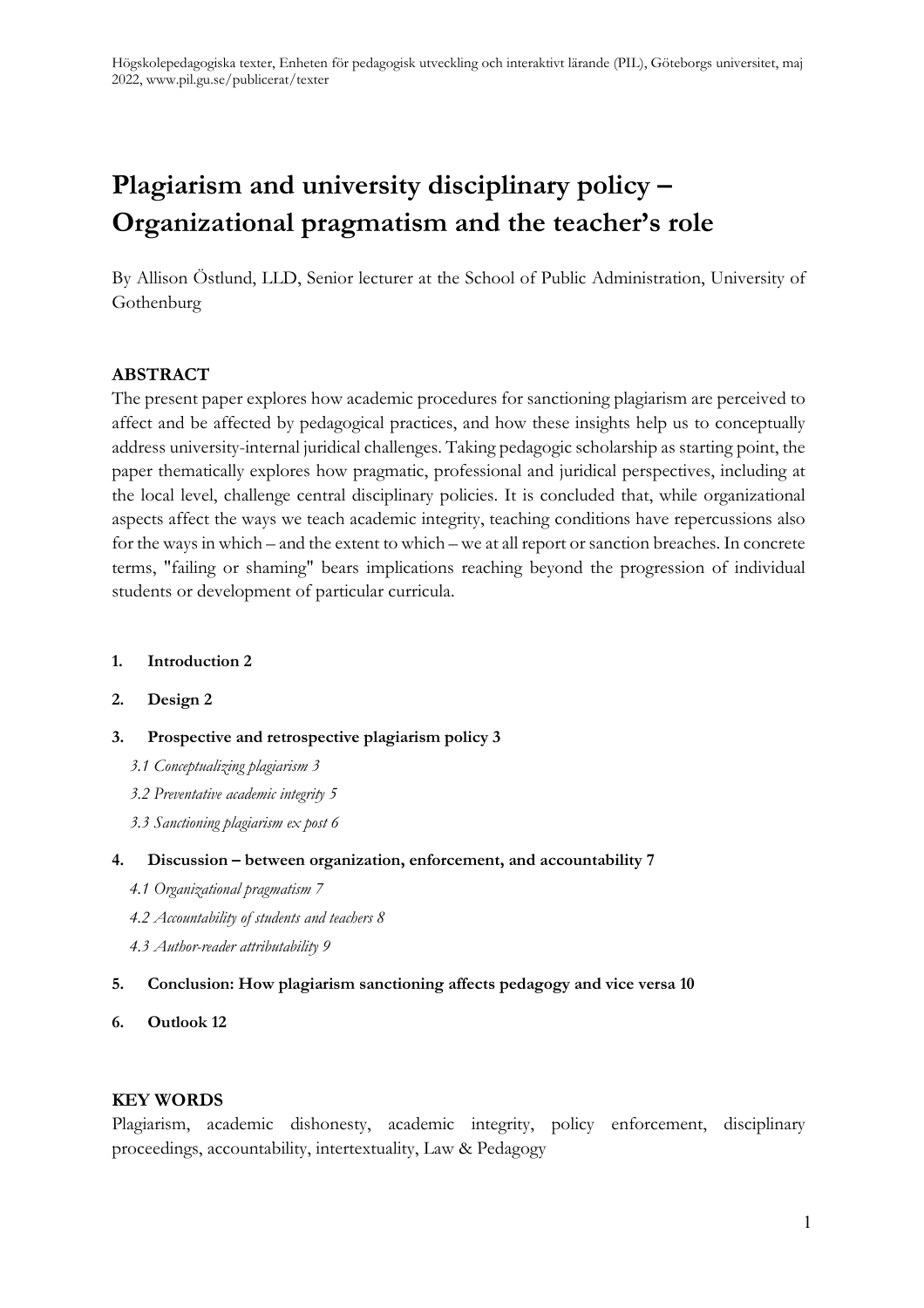### <span id="page-1-0"></span>**1. Introduction**

*When students fail to comply honestly with an assignment, the whole pedagogical process breaks down.*

Alice Drum, 1986

The topic of this work is University procedures for sanctioning student plagiarism, an instance of administrative decision-making bordering on the juridical – i.e. a fundamentally pedagogical matter is handled first administratively, then by a quasi-judicial committee. This has recently led to controversy in the Swedish courts of appeal. [1](#page-13-0) That said, the present paper focuses on the internal – both procedural and pedagogical sides – of university plagiarism policy enforcement, whereas the judicial appeals stage falls outside its scope.

Why, then, is a paper needed on University plagiarism policy? A starting point is a professional experience that *disciplinary routines can affect pedagogical aspects of teaching, and vice versa.* Pedagogic scholarship focuses mainly on one side of plagiarism policy: the pedagogy of teaching academic integrity and policies for preventing plagiarism (e.g. Howard 1995, 788f), as opposed to sanctioning it after the event. Particularly the issue of intent versus negligence bears implications for hands-on course practices. Although such matters are touched upon in various pedagogic contexts (as will be seen below); mainly preventative aspects are then covered. What is lacking, however, is a conceptual approach to plagiarism enforcement *ex post* that integrates not only pedagogic perspectives, but also organizational and procedural ones. The present article accordingly takes existing pedagogic scholarship as its starting point, albeit adding aspects of it that are absent in the scholarship, and abording them from a perspective lecturer and lawyer.<sup>[2](#page-13-1)</sup>

### <span id="page-1-1"></span>**2. Design**

Plagiarism policy enforcement needs to be addressed from a pedagogic perspective, for both scholarly and concrete pedagogic reasons. Particularly the operational sides of this contention are based on personal workplace observations. The considers how plagiarism policy enforcement procedure is perceived (in the scholarship) to affect and be affected by pedagogical practices and how these insights help us to conceptually address University-internal juridical challenges. Specifically, the article addresses the questions as to how pedagogy is affected by university disciplinary procedures, and – vice versa – how our pedagogic circumstances affect plagiarism policy enforcement.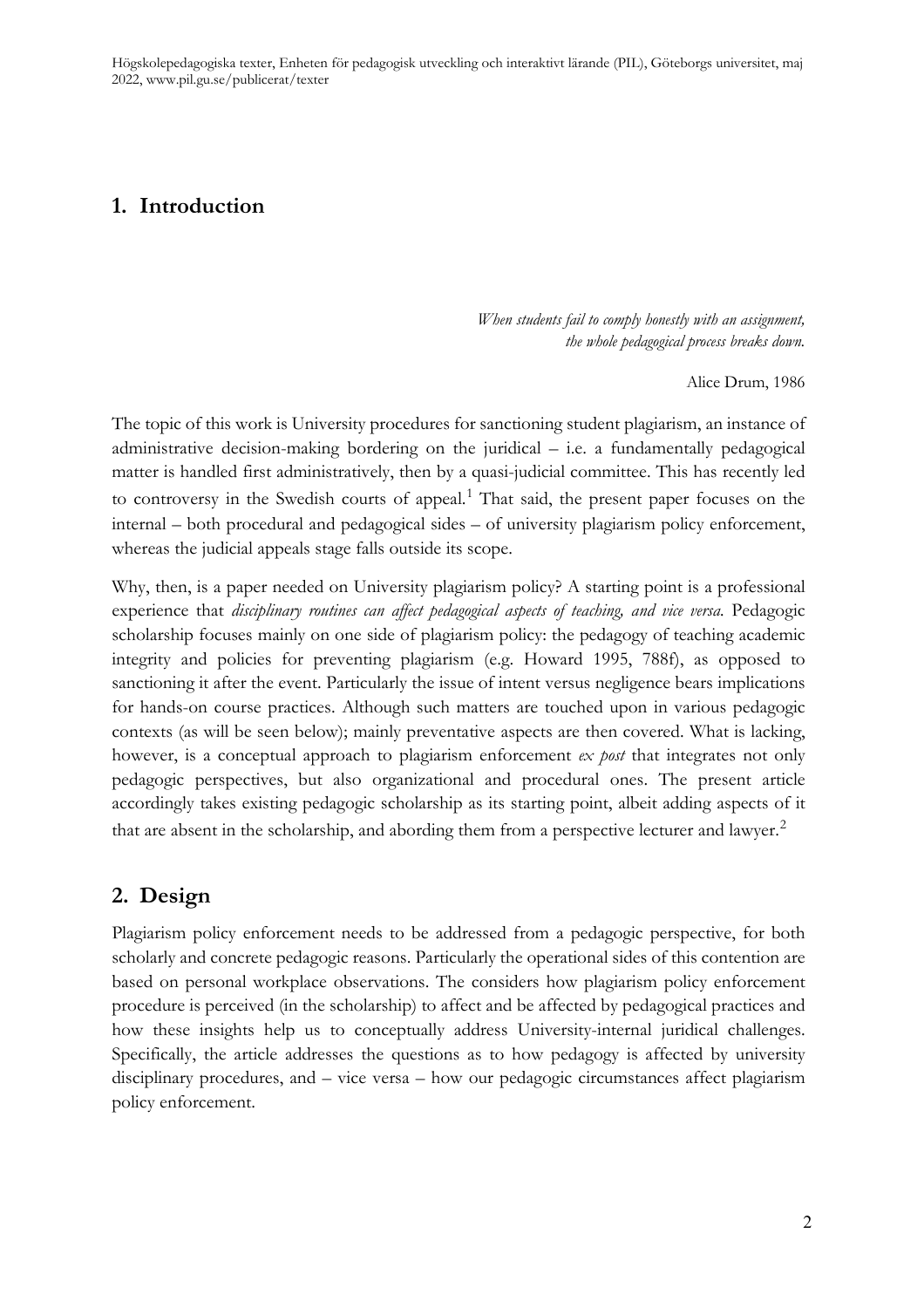The research question is approached and developed based on existing relevant scholarship, not to test existing theory but to explore and develop under-developed threads of it (see e.g. Esaiasson et al 2017). The approach is elected in the spirit of Buranen and Roy's suggestion (in specific reference to academic discourse on plagiarism) that we "examine our own assumptions and lay bare the misconceptions and fuzzy definitions that derive from a dearth of inquiry into the nature of the beast that we want to tame" (1999 xix). The article is structured so as to address the research problem methodologically, using the scholarship as funnel for synthetization.

Following the introductory sections, **Chapter 3** describes how existing scholarship has approached student plagiarism conceptually, preventatively and – albeit to a limited extent – punitively. The chapter serves to corroborate the knowledge gap mentioned in the introduction, but also to provide terminology for the rest of the paper. This provides a *definitional starting point and conceptual framework* for what will ensue.

**Chapter 4** next embarks on three thematic explorations – *organization, student/teacher accountability and author/reader attributability*, inspired by the academic discourse but adding perspectives beyond the didactical; viz. pragmatic and juridical angles (cf. Olsen-Lundh, 2012).

**Chapter 5** closes the circle by responding to the first element of the research question, namely *how pedagogy is understood to be affected by disciplinary procedures*. The proposed response takes into account both the covered pedagogical scholarship and the thematic perspectives. The chapter also examines the other side of the coin; i.e. *how our pedagogic circumstances conversely affect plagiarism policy enforcement*.

Finally, **chapter 6** considers the implications of the present paper for future research.

# <span id="page-2-0"></span>**3. Prospective and retrospective plagiarism policy**

The present chapter focusses on a few classic and high-impact works as points of departure for approaching basic issues at stake in plagiarism and for identifying points of controversy and aspects that appear practically or conceptually problematic, including for the reason of being insufficiently covered in the scholarship. The chapter starts widely and definitionally (**section 3.1**); zooming in on student plagiarism prevention policy (**3.2**); and last considering *ex post* disciplinary policies (**3.3**). This represents a definitional starting point and conceptual framework for next (in **chapter 4**) exploring thematic outposts of plagiarism sanctioning.

#### <span id="page-2-1"></span>**3.1 Conceptualizing plagiarism**

The term plagiarism is considered to cover a range of activities from false authorship to prohibited collaboration. A proposed rule of thumb is that any work sent in by students is presumed to actually be written by said submitter, "unless otherwise labelled" (Whitaker 1993, 509), meaning that referencing and authorship representation, as usual, become pivotal.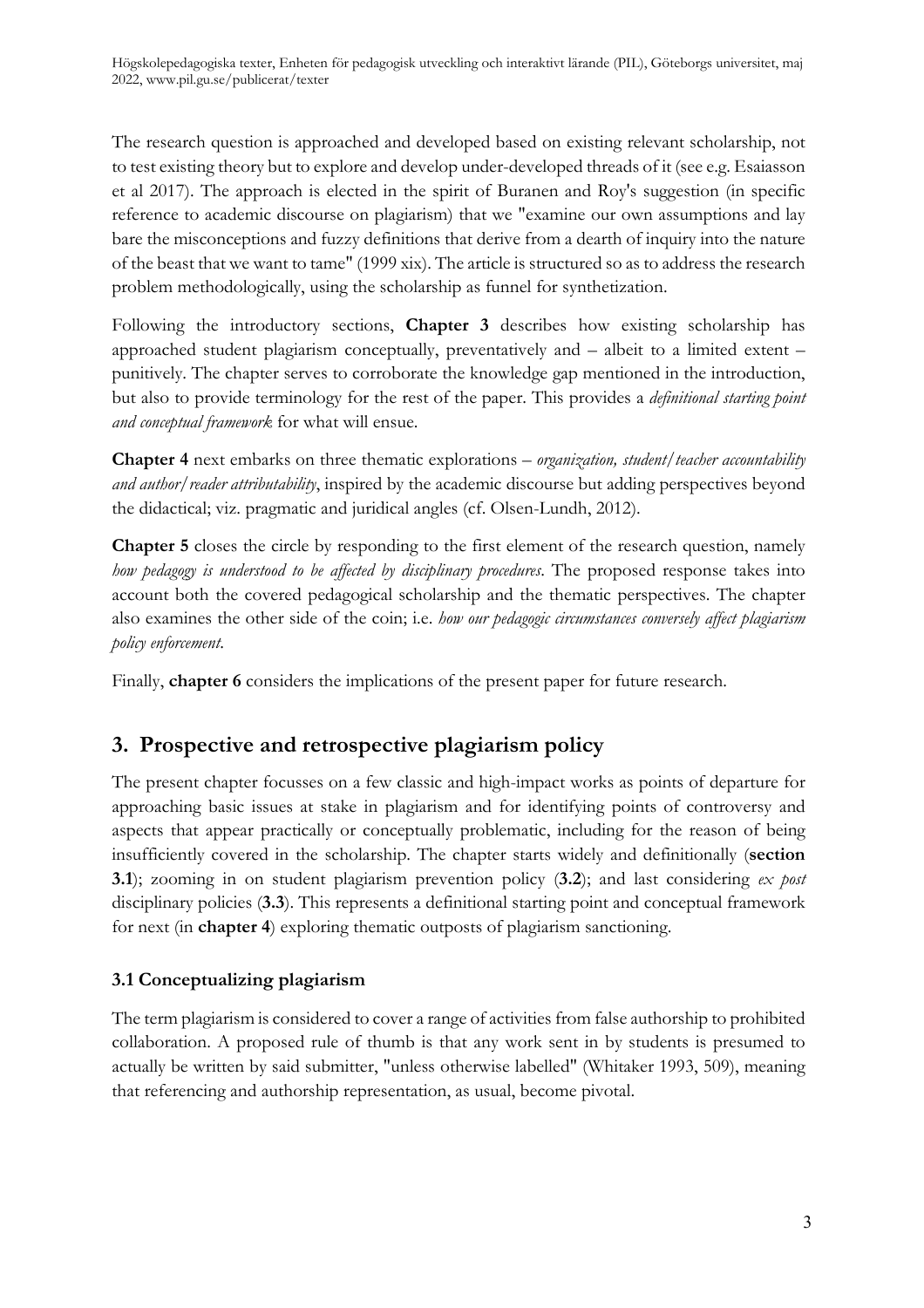For the present purposes, the term cheating denotes wider breaches of academic integrity, including e.g. exam "cheat sheets", whereas plagiarism will be reserved for authorship misrepresentation that runs against local policy; cf. Margaret Price in reference to the applicable definition at her American university: "the act of representing someone else's intellectual or expressive work as if it were your own" (2002).<sup>[3](#page-13-2)</sup>

Plagiarism is difficult to backdate as academic challenge – cheating as such remains endemic to competitive and professional branches of society (cf Blair 2009, 162f), while specifically academic plagiarism is itself not a historical constant (Drum 1986; White 1965). Academic integrity has meant different things in different times, but also in different contemporary contexts (Howard 1995, 789f). New technologies have not only made plagiarism easier to effectuate (and to discover) in the contemporary age, but has also made the problem more visible and therefore granted the topic increased attention (Blair 2009, 161; Purdy 2005, 275).

Conveying uniform standards is rendered particularly difficult by the circumstance that students receive contradicting signals, not only emanating from different cultures but also throughout a single educational track. We are on the one hand, according to e.g. Whitaker, from an early age taught that authority is more important than ideas. On the other hand, it is successively reinforced, and increasingly so as we advance in our degrees, that own or owned ideas form the foundations for all autonomous work (Whitaker 1993, 509). For this reason, also originality is culturally, academically and geographically variant (Thompson 2006, 251), it being difficult for students in many categories to differentiate when it is appropriate, or not, to simply recount others' ideas (Whitaker 1993, 509). This gets gradually easier over time, which has been explained by recourse to academic experience (Karlsson 2019), but also by analytical maturity, seeing as plagiarism can sometimes arise from not understanding the invoked work well enough to quote it: "from incomplete digestion of the ideas of another person." (Whitaker 1993, 512).

What are then the more innocent guises of plagiarism, as opposed to the purposive kind? A variety of rationalizations are given in the scholarship; from the assumption that the substitution of synonyms is sufficient to ensure authenticity (Drum 1986, 242; Howard 1995, 788f) to difficulties distinguishing common goods from facts in need of reference (Whitaker 1993, 512); a matter which is also context-ridden insofar that it differs between academic fields and audiences (Price 2002).

A handful of strategies for preventing also "accidental" plagiarism have been proposed; for instance, "dry runs" based on a simple task, following a detailed, guided example given by a teacher (Drum 1986, 242). Early intervention has been particularly endorsed; one simple solution being to introduce and instruct on accepted practices at an early educational stage – i.e. before students have a chance to start making mistakes and then successively entrenching incorrect practices (Whitaker 1993, 509). Proposed solutions have however also been paired with their own problems, one being that we as pedagogues take shortcuts by presenting academic integrity standards as "fixed and absolute", whereas notions of academic integrity are fluid, to say the least (Price 2002, 89; Howard 1995, 793).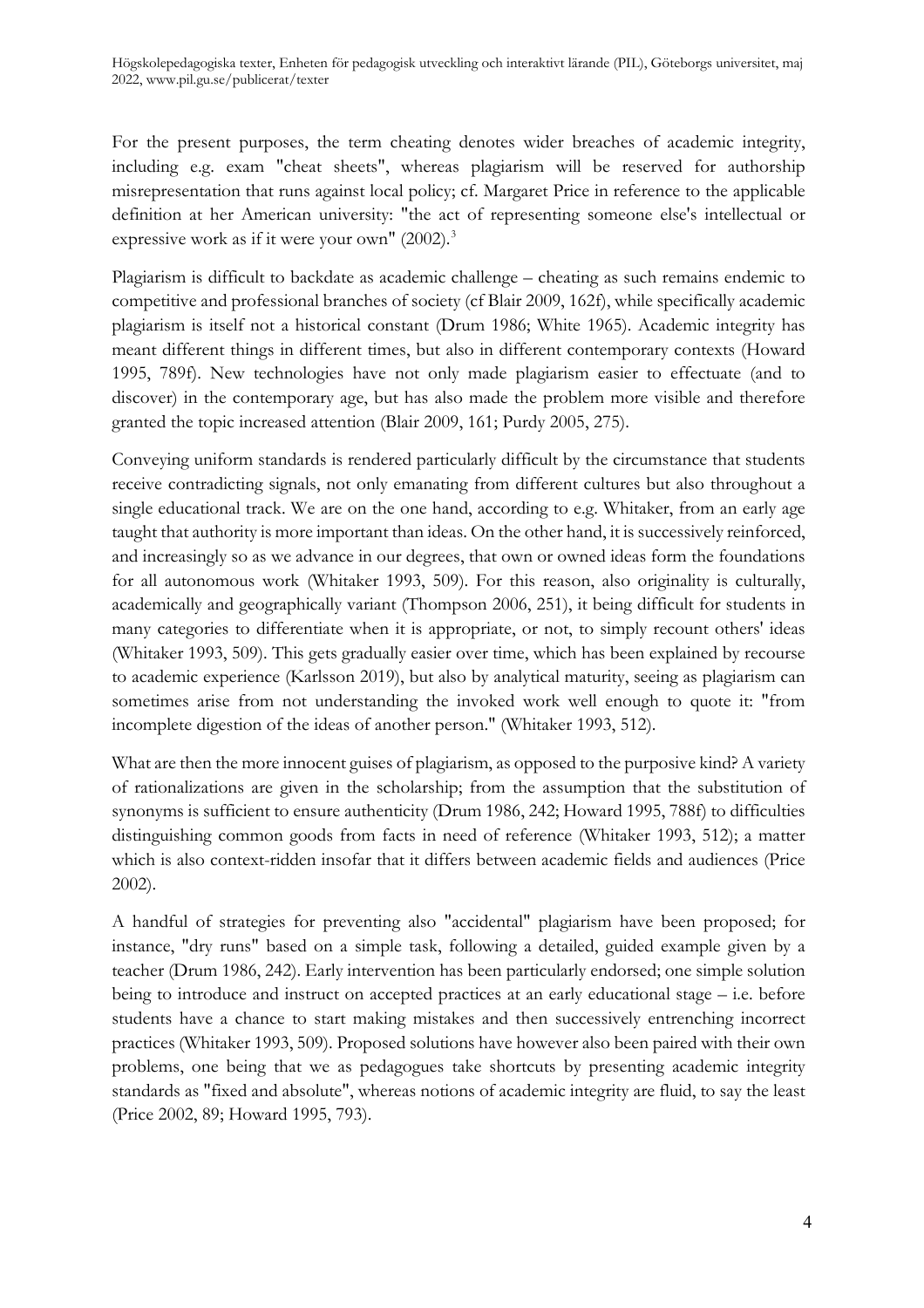#### <span id="page-4-0"></span>**3.2 Preventative academic integrity**

Having covered definitional preliminaries, how does the academic debate run with respect to formal plagiarism policy? Cheré Blair epitomized the progression of the scholarly topic as multifaceted, alas bordering on muddy:

Figuring out ways to "catch" plagiarist-students and even finding ways to develop assignments in the hope of preventing plagiarism, while worthwhile pursuits, are not enough, as many who are writing about the muddy, even problematic notions of intellectual property, textual ownership and academic integrity have revealed. (2009, 159)

The same way as academic integrity teachings have been accused of double standards, so have official academic integrity policies. Disseminated policy applicable to student work is for instance not always adhered to by faculty staff (Price 2002, 88f), especially when it comes to detailed rules like requiring authors to go to the source as opposed to attributing secondary merit (Roig 2015, 34, 37), or when it comes to replicating or reproducing our own research, which is for some reason not always accepted of students whereas it is common academic practice (see Shafer  $2011$ ).<sup>[4](#page-13-3)</sup>

Margaret Price has pinpointed drawbacks of written formal plagiarism policies, including their time perspectives being at odds with the pedagogical mandate of the university as an institution. Formal policies are at once pragmatic/punitive and theoretical/future-directed;

No wonder, then, that we hesitate to open plagiarism for questioning, when our responsibilities include not only teaching but also punishment. As a teacher, I want to offer my students a safe and well-defined space from which to operate. (Price 2002, 89-90)

My take on this is that policies' additional instrumental retrospection makes them hard to brace with pedagogical institutions' fundamentally prospective pedagogical mission, which needs to operate in some sort of sanctuary for learning moments.

Another contradiction is the prevalence of inflexible policies based on a single authentic authorship assumption in a pedagogic world filled with group collaborations and the likes (Price 2002). Contemporary and poststructuralist views take issue with the notion of autonomous authorship to begin with, i.e. in juxtaposition with such policies:

Informing composition studies are the textual values of individualistic authorship, which culminate in a juridical stance toward all the textual strategies that have come to be labelled as plagiarism. (Howard 1995, 793)

Bringing together by now established criticisms of double standards with a more modern challenge of intertextuality, Celia Thompson has concluded that students' negotiations with teachers on ownership represents a power struggle on inherently unequal grounds (2006, 257f). Having interviewed a range of students from different fields, she reminds that by writing supposedly autonomous texts, students are not only having their work reviewed, but also their identities as "'legitimate' academic writers" (Thompson, 2006, 258). Similar ideas will be surveyed further in section 4.2 below.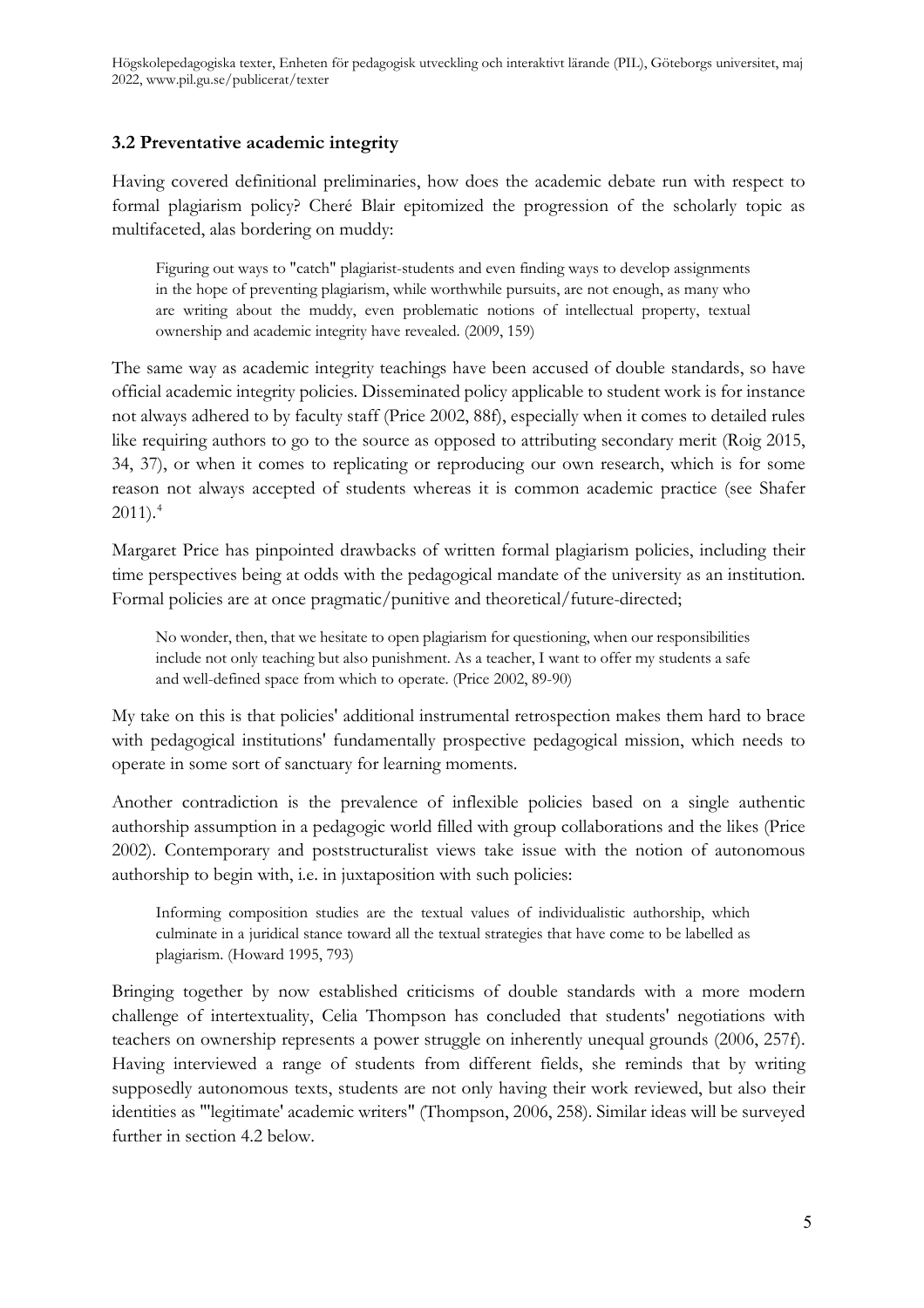#### <span id="page-5-0"></span>**3.3 Sanctioning plagiarism** ex post

Drummond Rennie, editor of *Journal of the American Medical Association*, famously wrote "The bottom line is, if we don't take a stand on plagiarism, what the hell *do* we take a stand on?" (cited in e.g. Howard 1995, 793 and Howard 1999). And as per Alice Drum (1986, 241), classic arguments against plagiarism rely on the ethics of misappropriation. In contradiction with this, e.g. Howard has challenged the assumption of plagiarism as immoral and of punishment for it as an academic obligation: "prosecution of plagiarism, in [Drummond's] description, is the last line of defense for academic standards" (Howard 1995, 793). Her challenges rely on intertextuality and flaws in the prevailing construction of the autonomous author, to be explored in section 4.3 below. Other scholars joining her camp have suggested that the sanctioning of plagiarism should not be carried out formally, juridically and centrally; instead, teachers should deal with it at first instance (Drum 1986, 243).

Scholarly criticisms of the formal sanctioning track have been based on various weaknesses in infringement procedure documents. There have been instances where disciplinary guidelines lack author credits and references – in and of itself in breach of academic etiquette and teaching policy (Price 2002, 100). Plagiarism policies also have difficulties defining and justifying the standard of pursuable or punishable infringement; particularly when it comes to the distinction between requisites of intent and negligence.

Some students don't appreciate academic textual values and therefore deliberately submit work that is not their own; others don't understand academic citation conventions and therefore plagiarize inadvertently. (Howard 1995, 788f)

Unintentional plagiarism is thus legally problematic; intent vs negligence being more the gebit of courts than of university administrations.<sup>[5](#page-13-4)</sup> University policies hence prescribe work-arounds for the requisite of intent, anticipating and attempting to avoid having to *ex post* differentiate intentional from unintentional plagiarism:

A curious habit of plagiarism policies is the announcement to readers that possession of the document is tantamount to absorption of its meaning… ''Now that you have received this notice, you cannot plead ignorance.'' (Price 2002, 102; quoting her own University of Michigan's online plagiarism memo.)

For the purpose of establishing intent, it is important to take into account not only what has been objectively written, credited or disseminated, but also subjective motives. Howard has gone so far as suggesting that plagiarism can be more or less excused by reasons like ignorance and immaturity within one's field, and that even intentional plagiarism can in principle be vindicated by motives beyond personal gain, such as reform, protest or activism (1995, 798).

Plagiarism should moreover be dealt with disparately, not only depending on intent and motives, but also with different force depending on what kind of breach it is (cf. Howard's distinction between insufficient citation, excessive repetition, and fraud, 2000):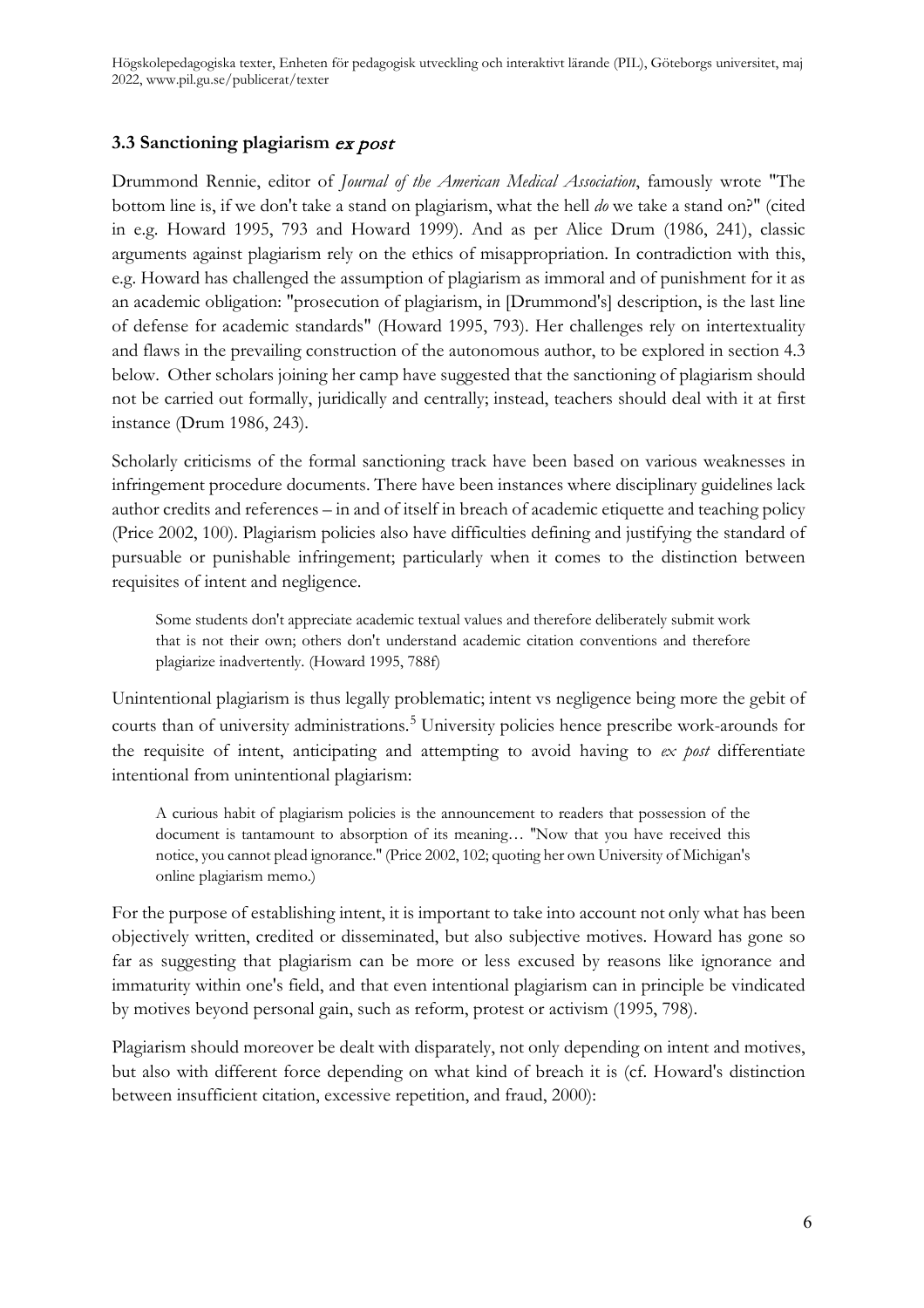Fraud? Let's go right on getting angry about it. Handing in a paper that somebody else wrote is as bad as falsifying a transcript or hiring a test-taker: It thwarts two of the academy's most basic functions–to teach and to certify intellectual accomplishment. And then let's deal with everything else as issues of pedagogy… (Howard, 2000, 488)

Howard finds University policies too punitive; suggesting instead use of e.g. "patchworking" as a valuable pedagogical tool. Patchworking means pasting various other authors' work into a single document and then massaging the text until there are no longer more than e.g. three consecutively quoted words; a practice that has become successively easier with modern digital bibliographic resources (see e.g. Blair 2009), and in many ways facilitates early-stage learning. Penalizing patchworking instead of legitimizing or even functionalizing it is one example of how University policies can be accused of constraining pedagogy instead of fueling it (Howard 1995, 789): "Those regulations, however, typically describe plagiarism in all its forms as a problem for adjudication, and this generalization leaves teachers little space for pedagogic alternatives."

### <span id="page-6-0"></span>**4. Discussion – between organization, enforcement, and accountability**

The forthcoming sections embark on three thematic explorations, inspired by the academic discourse thus far considered, yet adding perspectives beyond those pedagogical. The sections shift from organizational aspects to more juridical ones: In **section 4.1,** a professional-pragmatic angle takes account also of the individual economic premise of distributing worktime between pedagogic tasks, amongst which combatting plagiarism is supposed to figure. After that, a set of attributability-related challenges are addressed; in **section 4.2**, the accountability of teachers versus students, and in **section 4.3**, the responsibility of author versus reader.

#### <span id="page-6-1"></span>**4.1 Organizational pragmatism**

A finding based on chapter 3 above is that while there has been much focus on how to teach and communicate with students about plagiarism, this scholarship is based on a presumption that there is room in the course budgets etc. for additional engagement. Yet, as has become clear in particularly social sciences studies of the educational sector, success and efficiency cannot be disconnected from resource-related factors. Without delving into this vast literature (see further e.g. Alvehus et al 2017; Sahlin 2016), let us bring from it to the present context something intuitive and tangible: both plagiarism pedagogy and sanctioning take time (e.g. Drum, 1986, 243). Budgetary conditions can be limiting not only with respect to room for classroom plagiarism measures, but also in the way of time allocated to evaluations, grading and personal feedback; even the use of available digital resources, e.g. for assessing text originality.

Besides time, there are also basic organizational factors in the way academia manages and supports plagiarism procedures themselves, that might facilitate or hamper both plagiarism pedagogy and sanctioning. As noted by Drum (1986, 243):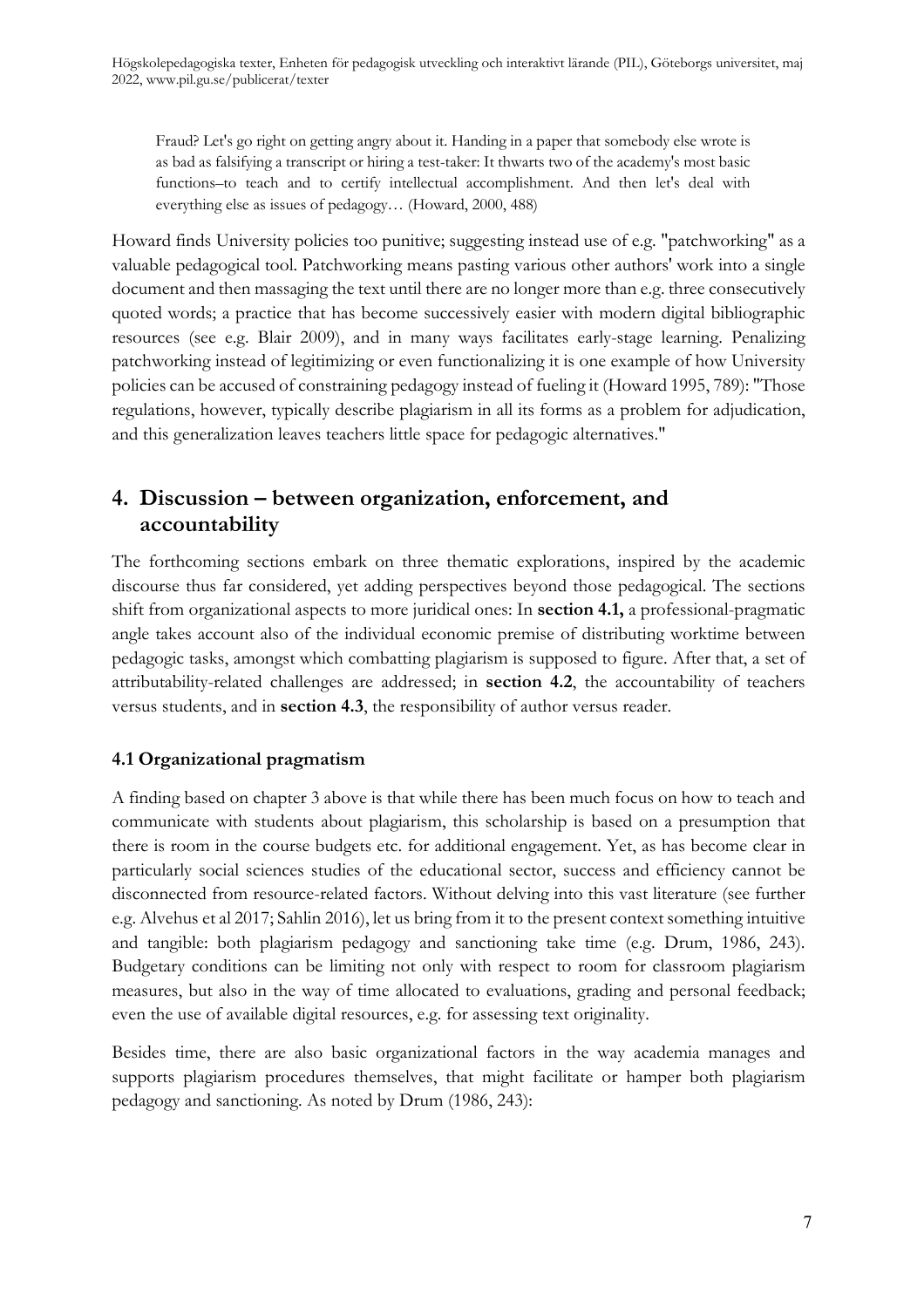Professors, only too aware of the difficulties of dealing with bureaucracy, may be more inclined to confer with a student than to involve themselves in the time-consuming procedure of reporting plagiarism.

Besides an abstract expectation that sanctioning will probably be cumbersome and unpleasant, the extent to which teaching staff knows exactly what plagiarism reporting entails and how to go about it from start to finish is unclear. Some of us might have a relative grasp of applicable procedure and know at least how to figure out what to do.<sup>[6](#page-13-5)</sup> Although for instance as of recently, the author's own department has streamlined the process, procedural clarity seems to otherwise be an exception to the general rule that internal disciplinary proceedings tend to be unwieldly, administrative support on offer varies and the time needed is difficult to overview. Taken together with lack of incentive, we might flunk rather than report (which was in fact one of the reasons for the reform carried out at the workplace of the author; the School of Public Administration of the Gothenburg University).

As already seen in chapter 3 above, pedagogic scholarship is not unanimous as to which of two approaches – flunking vs reporting – is preferable. However, leaving aside the former – which we may call decentralized pragmatic track – the formal central disciplinary track is often encouraged. With respect to the latter reporting track, procedural requirements might render the "lesson" less fruitful to students, as compared to what Drum calls the "pedagogic" or pragmatic track:

it can, also, be argued that legalistic punishments have not proved particularly effective, and that they necessitate extensive protections for the student and increasing complications for the professor who attempts to prove plagiarism (1986, 243).

What is, then, the relevance of resulting legal criteria towards the present section relating to organizational pragmatism? Increased legal certainty means increased bureaucracy, with its pros and cons (e.g. Sahlin 2016, 6). If we are to handle individual cases better, we might handle plagiarism cases as a collective worse. In other words, if a single case takes longer to process, less instances will be reported, which would then render disciplinary efforts as a whole less effective (see Bartholdsson, Holm & Östlund 2018).

#### <span id="page-7-0"></span>**4.2 Accountability of students and teachers**

Pedagogic scholars have asked whether it is really necessarily or exclusively students' fault that they don't get the policies. As above indicated, policies are often at best complex, sometimes selfcontradictory (as in the example of collaborative composition) and didactically represent a moving target, at worst by holding student work to a different standard than "real" authority (Howard 1995, 795f).

It has been proposed that accountability should to a greater extent be shared between student and teacher (Price 2002, 104; Howard 1995, 788), since student failures can be considered tokens of teaching failures (Drum 1986, 242). This activates the dubious notion of disciplining one person for another person's failure. E.g. Drum has recommended "a holistic approach, a recognition that plagiarism involves a student, an instructor, and the structure within which the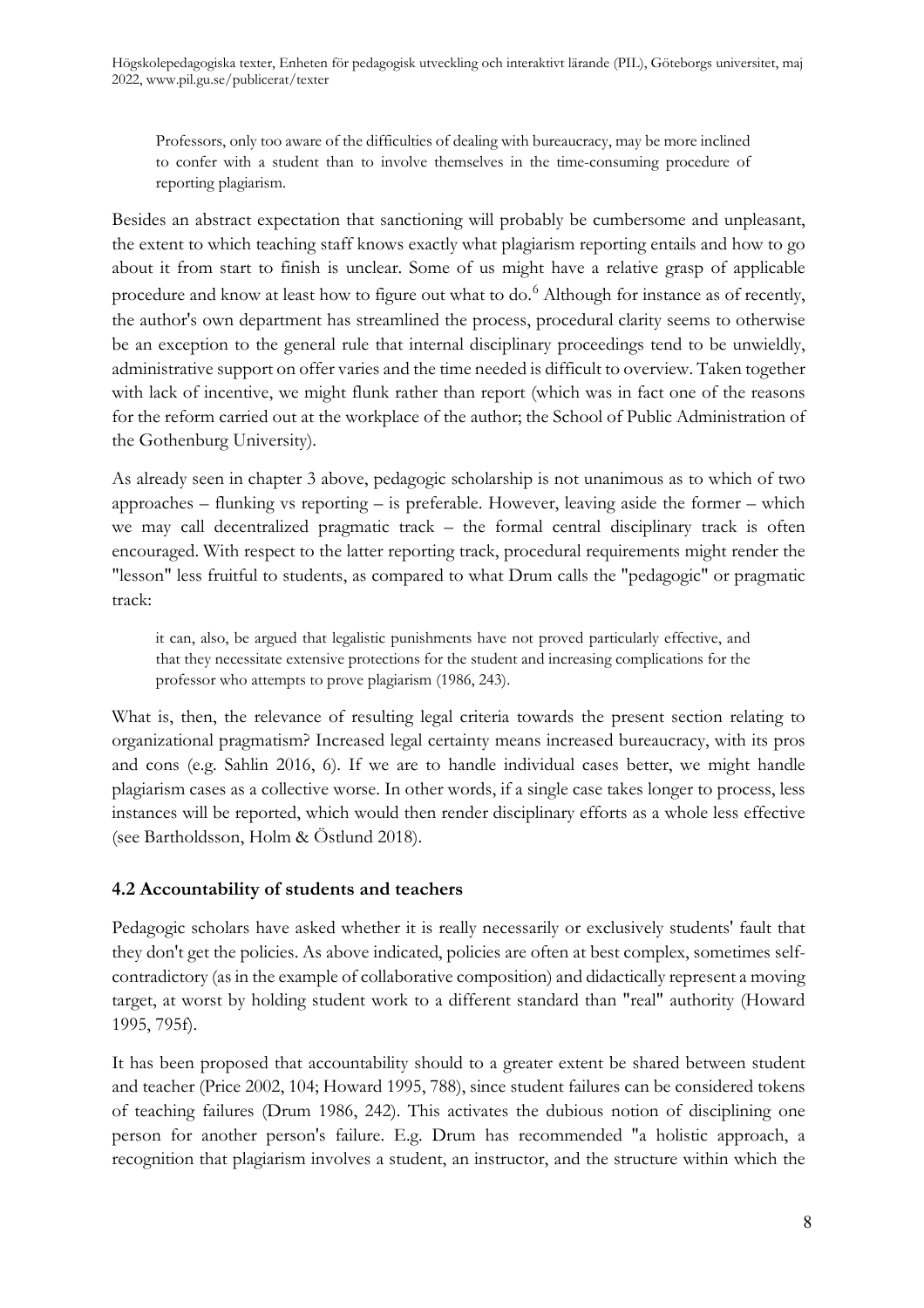two interact" (1986, 242). Price likewise advocates "adjudicating" by differentiating between serious and amenable plagiarism (2002). These are respectively to be pursued in different tracks, taking into account also that responsibility and attributability for infringements might be shared between student and pedagogue.

Without omitting the emphasis that plagiarism is a serious matter, our policies can indicate to students that learning to avoid plagiarism is a process of learning conventions and customs, not an instantaneous event. We can then hold students responsible for their part in learning these conventions. Further, and not incidentally, we can hold ourselves as teachers responsible for doing our part as well (Price 2002, 104).

As argued in section 4.1 above, budgetary conditions for teaching can affect how plagiarism is dealt with prospectively and retrospectively. The implications however reach still further – what was above denoted pragmatic-organizational aspects can also affect the accountability of teachers and students. As in any professional hierarchical setting, the allocation of resources has implications for responsibility and accountability. If worktime as resource is limited beyond a point, teachers can neither enforce academic integrity policy effectively nor, necessarily, themselves maintain appropriate academic integrity standards. This might offer one rationalization for the double standards highlighted in the literature (e.g. Price 2002, 88f).

In addition, there are legal considerations that might help teachers put themselves in students' shoes; either that, or perhaps understand better why a difference of standard is needed. Plagiarism is in Sweden regulated distinctly for academic purposes, viz. through disciplinary decisions that can ultimately be appealed to administrative courts (e.g. § 21 Law on Research Misconduct); whereas in order to fall under public prosecution, the legal requisites of fraud or false assurance must be met. Moreover, in the guise of teachers, we fall under the protective label of employees and civil servants, meaning that for labor law and liability purposes, we are only exceptionally held accountable for professional negligence (§ 14 of the Swedish Law on Public Functionaries; Chapter 20, § 1 Criminal Code). Removing public servants' personal responsibility for minor offences is in line with the view that the public authority carries the operational responsibility, and that overall accountability must also be sought higher up, at managerial and political level.

Yet, as researchers (in addition to teachers), are we acting in our professional or personal guise? If we are here acting in our professional one, does pay or temporality of work contract draw the line? What about when teachers take courses in the role as students (Trigwell 2001, 65)? Considering the regulation as a whole to some extent explains why university teachers cannot be held legally responsible for their students' work. Whether a higher or lower academic integrity standard is legally applicable and justifiable with respect to our own research products, than to our students' is another matter; hopefully to be addressed in future research.

#### <span id="page-8-0"></span>**4.3 Author-reader attributability**

Another aspect of attributability is its allocation with reader versus writer – i.e. intertextuality. If plagiarism is inherently contextual, subjective and volatile; what greater a clash than between intended plagiarism attributable to author on the one hand, and reader-experienced plagiarism, on the other?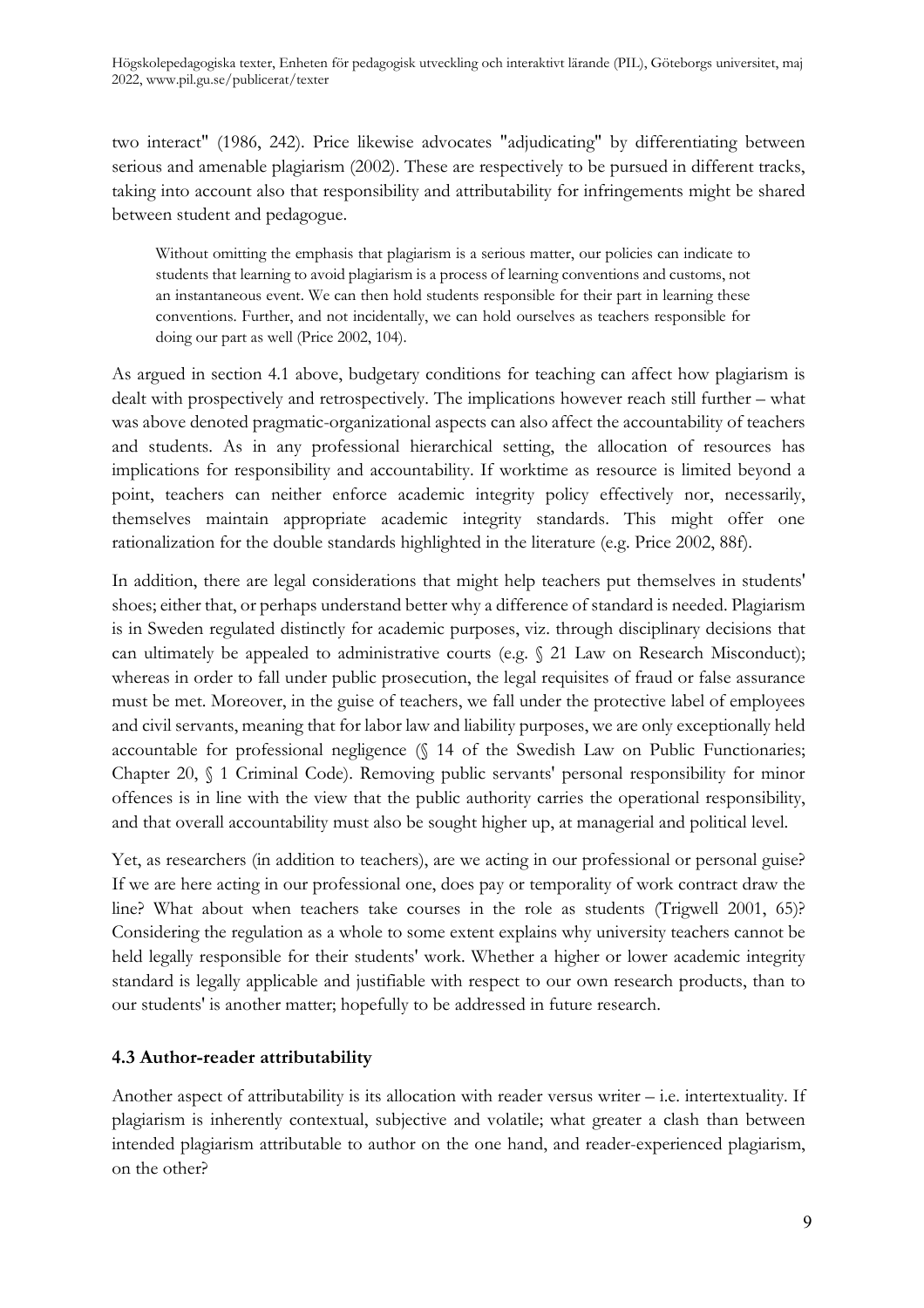Howard has for instance contended that "[t]he] meaning of a text does not, in fact, reside in the text, but in the interplay of text, intertext(s), writer, social context–and reader" (1995, 798). Many foundational definitions of plagiarism refer not only to the literal text of a submitted manuscript, but also to how it is presumed to have been originally intended to influence the reader.

For instance, the meaning of plagiarism proposed for the present article was in section 3.1 based on an assumption that anything not specifically attributed to others is by default considered autonomous work ("unless otherwise labelled"; Whitaker 1993, 509). Pursuant to such a definition, it becomes impossible to distinguish between on the one hand unequivocal plagiarism wedged by author onto paper, and on the other hand an opaque manipulation of how a text is to be received and perceived, or what thoughts or expectations it evokes. Paraphrasing Linda Hutecheon, Howard has suggested that "plagiarism occurs only in the reader's interpretation, when visible sources become signs of plagiarism, and influences yield to 'intertextual' echoes" (Howard 1995, 798).

For the purposes of a utile, short and generic definition of plagiarism, one might evoke elements of misrepresentation that reach the reader in the form of a misconception or gap between what the writer actually meant to convey, and what the reader thinks that the former meant to disclose, or conceal. This definition cannot avoid the agency of the reader, because plagiarism would then arise only when a reader becomes cognizant of having walked into a writer's mind-trap (which not all readers will even do or be aware of having done). In effect, we can really only pursue plagiarism that is advanced enough to successfully trick some readers but not sneaky enough to trick everyone. And if it was transparent enough to trick nobody, it was perhaps only a serious attempt under the circumstance that the author was not – by the reader or ultimately the adjudicator – deemed individually capable of sophisticated manipulation.

When push comes to shove, though, can really intent be discerned from the perspective of a projection of the reader, as opposed to the actual writer? Matters of intent and attributability are, particularly in view of this latter matter of proof, challenging to say the least. It is perhaps therefore unsurprising that intent is difficult to adjudicate, both in terms of internal regulation and its local application.

There is also a competence issue with respect to these assessments; they approach the juridical if not perhaps even the judicial sphere. In concrete terms, although universities might have lawyers on their administrative staff, internal policy-making is rarely reserved for jurists. For instance, at the university of the author, this is instead a management task.<sup>[7](#page-13-6)</sup>

### <span id="page-9-0"></span>**5. Conclusion: How plagiarism sanctioning affects pedagogy and vice versa**

In 1986, Alice Drum accused the academic community of being singularly fixated on legalistic matters more than pedagogy (242):

In our conferences with students suspected of plagiarism, we carefully point out the legal and ethical implications of what they have done, but we neglect to mention the pedagogical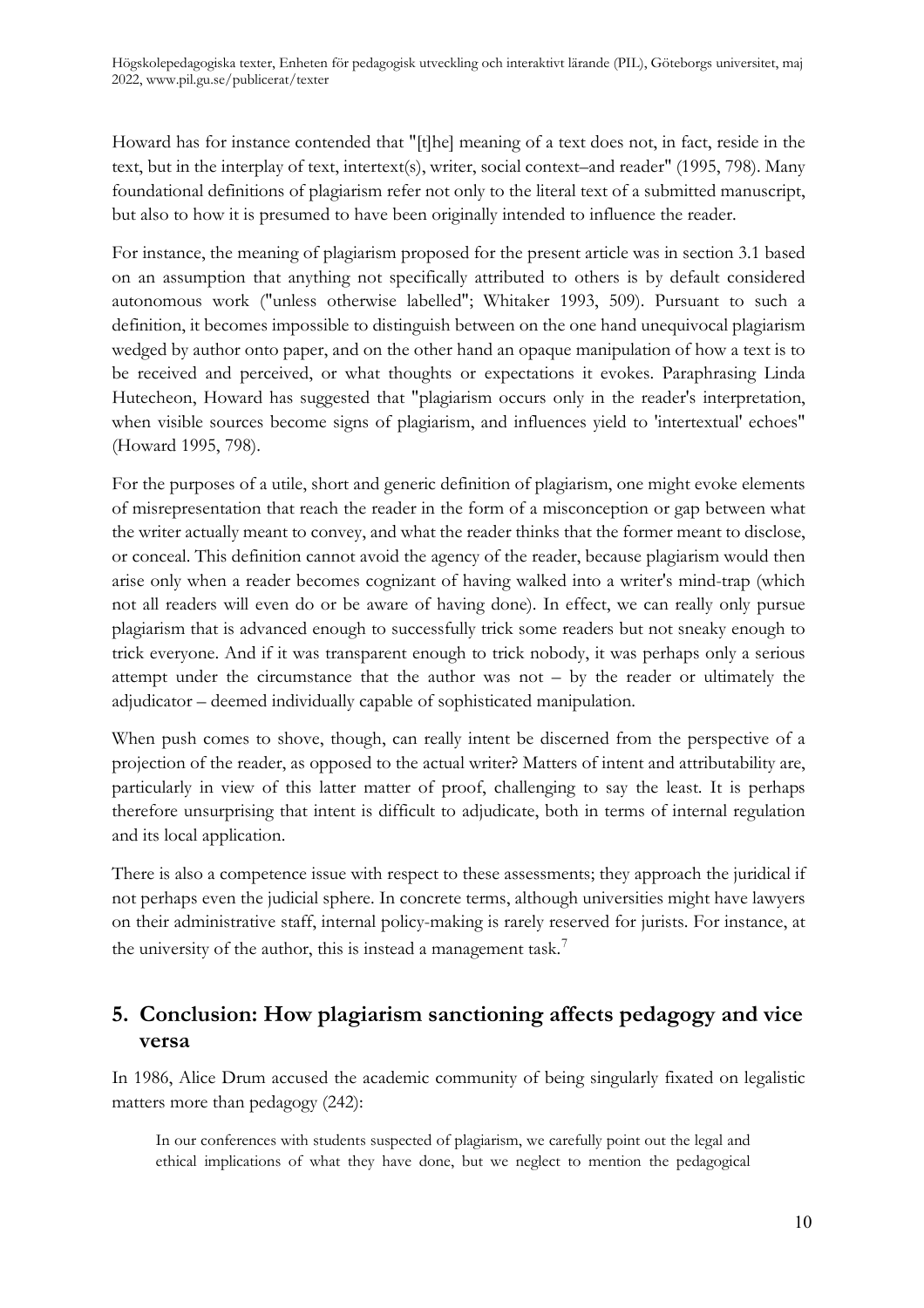implications of what they have not done – completed an assignment. As the continuing practice of plagiarism testifies, this emphasis on the legalistic rather than the pedagogical consequences of plagiarism has proved an ineffectual way of dealing with the problem.

If this might have been true of the professional debate of the time, this does not appear to be the case of pedagogic literature up until today. On the contrary, focus appears to have turned towards the pedagogic sides, to the point that perhaps the legal sides are currently deserving of renewed attention. Hence this paper, in which a research gap has been substantiated with respect to the implications, pedagogical and otherwise, of internal administrative policies for penalizing plagiarism.

The present exploration has shown that the quasi-juridical aspects at the core of this paper are pedagogically relevant; also in day-to-day teaching. Literature is specifically lacking on how the formal, procedural setup affects activities ancillary to teaching – from student administration, to teaching, evaluations, giving feedback, and quotidian communication with students about these matters. For instance, if a university teacher is aware that the internal procedure requires proving *ex post* a certain level of negligence or intent, exams would need to be structured in certain ways; like making them closed-book, spelling out in exam instructions what is considered cheating, avoiding groupwork or changing its premises, perhaps even recording instructions and interaction with students for documentation purposes. If a pedagogue chooses to file a plagiarism report, the load of it might take time from teaching preparations and from allocated time for individually communicating with students, which might by extension fetter the latter's engagement with the course and thus their learning.

To be sure, it is not here contended that the above elements of the teaching job are not academically explored; merely that there is a gap with respect to the influence of universityinternal formal regulation upon them. In other words, they represent everyday examples of *official policy affecting teaching and evaluating.* On the other hand, certain aspects of *teaching conditions might affect sanctioning procedure*. If, in as the latter example, teachers were to deem the formal procedure "too cumbersome" to follow, they might choose their own "enforcement" methods, like failing or shaming a student (see Drum 1986, 243). This would then represent an example of primarily organizational premises undermining effective or efficient policy enforcement or implementation (cf. May & Winter 2007).

Even though there are contextual dialects of plagiarism policy, current and individualistically informed notions discipline all policy and subsequent action. Responding pedagogically in addition to juridically, as suggested by Drum (1986, 242f) is ostensibly sometimes made impossible by "juridical" policies in force (Howard 1995, 797). According to Howard, not even if there are contextual nuances overlooked by the policy do university enforcement procedures necessarily allow backtracking, because of collegial cross-discipline and stagnation (1995).<sup>[8](#page-13-7)</sup>

Still, failing or shaming respectively convey somewhat contradictory pedagogical signals that the students will bring forward into their academic formation, demonstrating more chains of causality than the above sketched two-way street. Drum has insisted that "we should, also, admit that students may learn more from a second chance to complete an assignment than from an automatic failure in a course" (1986, 243). Howard goes so far as arguing that teachers might be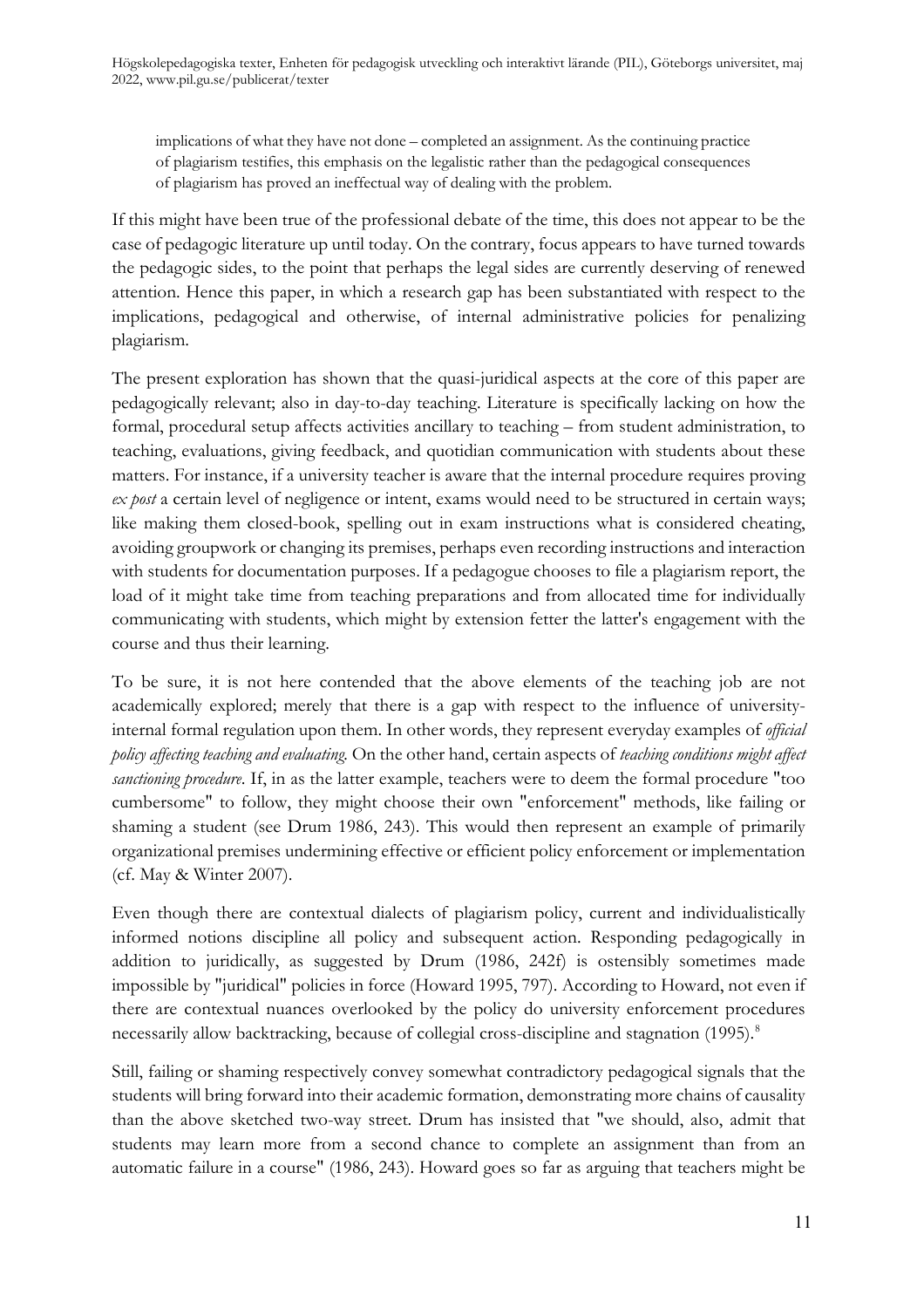internally coerced into "anti-pedagogical responses" for which students pay the price (Howard 1995, 797). This link from central disciplinary policy to local pedagogy, over to local policy enforcement and onwards to the wider pedagogical aspect of student knowledge and skill retention adds complexity to the topic of this paper, begging further research.

# <span id="page-11-0"></span>**6. Outlook**

I initially intended to focus this paper on how institutional and decentralized economic incentives in practice affected the way teachers enforce university framework disciplinary policies – i.e. post factum penalization. The hope was to learn whether university teaching life (including administrative frameworks and economic incentives) could accommodate due process requirements in internal plagiarism proceedings. These matters remain of continued interest for future research, since enforcement can be – and has been – described as an answer to pedagogic failures. If we cannot enforce our framework, our students (including future teachers and researchers) will entrench, or worse, disseminate bad practices throughout any career path (Howard 1995).

Psychosocial aspects, such as teachers' loss of pedagogical authority, are also at stake, as well as the defining pedagogic mission of academic institutions – to teach for the future or to punish for the past (cf Price 2002). The ability to enforce is ancillary to the ability to teach: If time resources at our individual disposal do not allow us to do all sides of our job, then we will as teachers have to make unavoidable choices in which administrative priorities such as policy enforcement will come at the expense of pedagogical efforts, and vice versa. Such are the reasons for addressing this as well in the pedagogical literature, albeit perhaps in an interdisciplinary manner.

In this vein, a suggestion for the future is research that would meld the legal field more clearly into the pedagogics topic of academic integrity. This proposition refers to what legal requirements must be met by internal university policies for sanctioning plagiarism; what they translate to in practice, and whether Swedish and for that matter European academic and administrative disciplinary procedures meet these standards (cf. Supreme Court of Sweden, Ö 2019-21)? Such projects would readily lend themselves to empirical and legal case-studies tracing administrative proceedings starting at e.g. Swedish university levels and then wandering through the administrative and criminal courts.

# **Acknowledgments**

My deepest gratitude is extended to Janna Meyer-Beining for critical and extremely valuable advice on how to improve the present article. I am most thankful to Linda Flores Ohlsson, Fredrik Olsson, and Linda Bradley for feedback and encouragement, and to Luka Jelusic for offering ideas about failure and ownership from his field of design. I also thank Tom Karlsson, for successfully streamlining the plagiarism policy of the School of Public Administration, as well as for sharing his thoughts as Director of education, and for reading and commenting on my draft.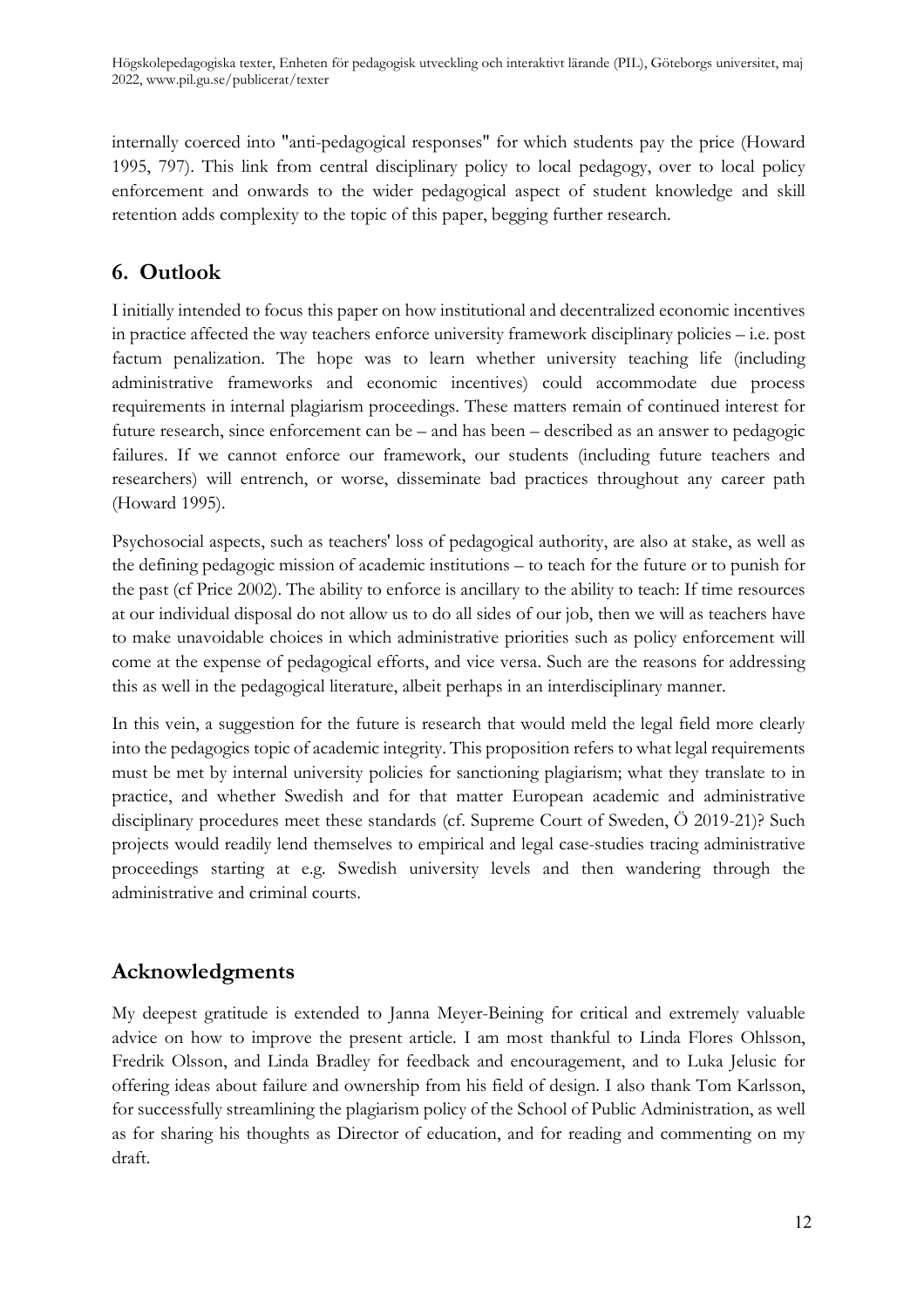### **References**

- Alvehus, J., Eklund S., & Kastberg, G. First teachers Stratification in Swedish schools (2017) 32 School of Public Administration Working Paper Series.
- Bartholdsson, K., Holm L & Östlund, A. Effektivitet och rättssäkerhet vid brandskyddstillsyn utmaningar och målkonflikter för lokala tjänstemän, Göteborg: Förvaltningshögskolans rapportserie (2018).
- Brottsbalk (1962:700), BrB ("Criminal Code").
- Buranen L. & Roy, A. Perspectives on Plagiarism and Intellectual property in a Postmodern World (State University of New York Press, 1999).
- Drum, A. Responding to Plagiarism (1986) 37 College Composition and Communication, 241- 43.
- Esaiasson, P., Gilljam, M., Oscarsson, H., Towns, A., & Wängnerud, L. Metodpraktikan: Konsten att studera samhälle, individ och marknad. 5 ed. (Stockholm, 2017).
- Forsknings- och innovationskontoret, Handläggningsordning för anmälan avseende misstanke om disciplinära förseelser, Styrdokument dnr V 2017/670, 2017-09-14.
- Gothenburg University information for staff on disciplinary matters: <https://medarbetarportalen.gu.se/organisation/juridik/disciplinarenden> 2021-12-12
- Gothenburg University information for students on disciplinary matters: [https://studentportal.gu.se/studiemiljo](https://studentportal.gu.se/studiemiljo-regler/disciplinarenden?skipSSOCheck=true&referer=https%3A%2F%2Fwww.google.com%2F)[regler/disciplinarenden?skipSSOCheck=true&referer=https%3A%2F%2Fwww.google.c](https://studentportal.gu.se/studiemiljo-regler/disciplinarenden?skipSSOCheck=true&referer=https%3A%2F%2Fwww.google.com%2F) [om%2F](https://studentportal.gu.se/studiemiljo-regler/disciplinarenden?skipSSOCheck=true&referer=https%3A%2F%2Fwww.google.com%2F) 2021-12-12.
- Howard, R.M. Plagiarisms, Authorships, and the Academic Death Penalty (1995) 57 College English, 788-806.
- Howard, R.M. Sexuality, Textuality: The Cultural Work of Plagiarism (2000) 62 College English, 473-91.
- Howard, R.M. Standing in the Shadow of Giants: Plagiarists, Authors, Collaborators (Greenwood, 1999).
- Karlsson, T. När blir det plagiat? (2019) 9(2) NOASP, 32-47.
- Lag (1994:260) om offentlig anställning, LOA (Law on Public Functionaries).
- Lag (2019:504) om ansvar för god forskningssed och prövning av oredlighet i forskning (Law on Research Misconduct).
- May, P.J. & Winter, S.C. Politicians, Managers and Street Level Bureaucrats: Influences on Policy Implementation (2007) 19 JPART, 453-476.
- Olsen-Lundh, C. Rättsvetenskapligt lärande. Att pragmatiskt länka rhizomatisk undervisning (2012) Högskolepedagogiskt arbete, Göteborgs universitet.
- Price, M. Beyond "Gotcha!" Situating Plagiarism in Policy and Pedagogy (2002) 54(1) College Composition and Communication, 88-115.
- Purdy, J. Calling off the hounds: Technology and the Visibility of Plagiarism (2005) 5(2) Pedagogy, 275-296.